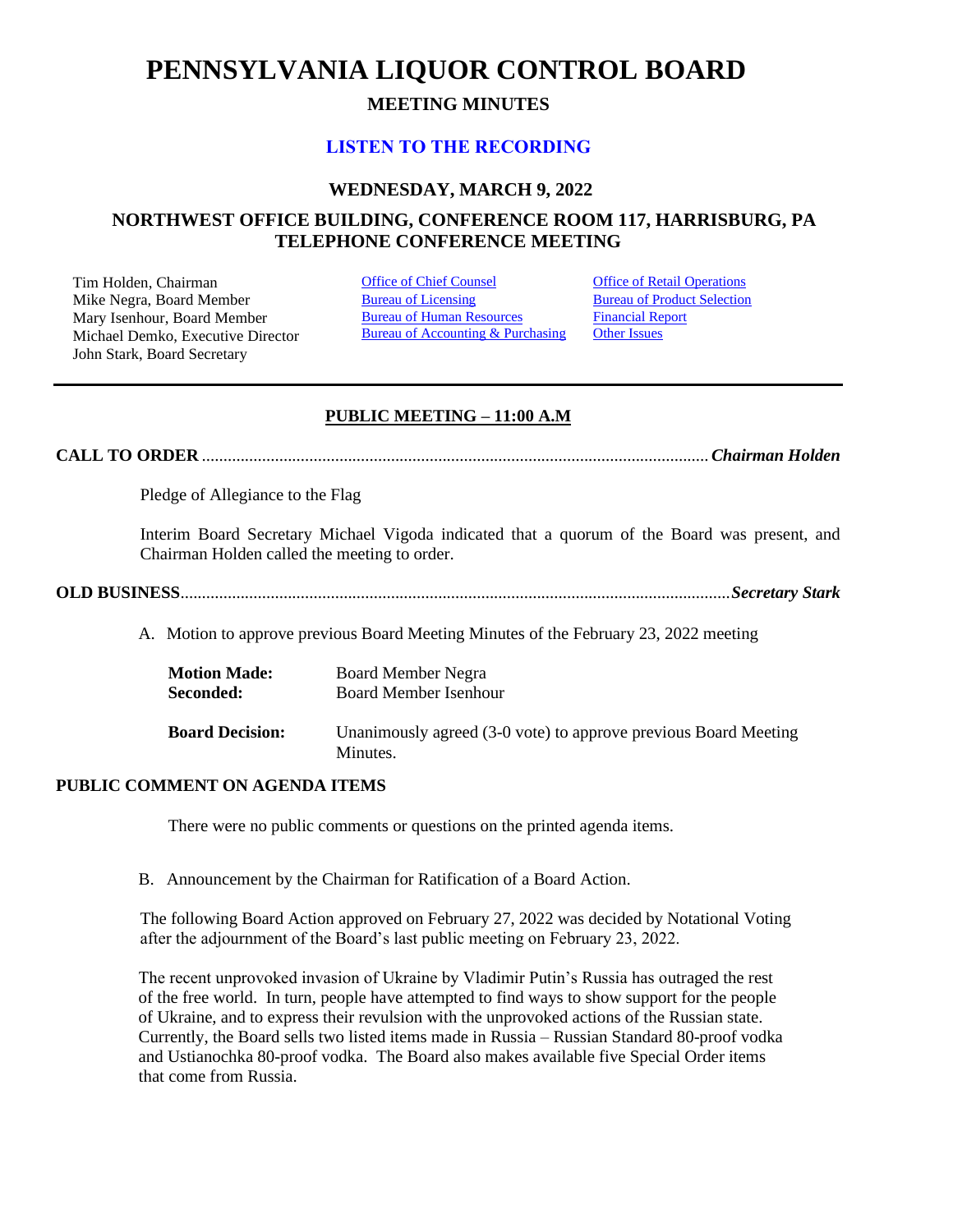Chairman Holden, Member Negra and Member Isenhour agreed (3-0 vote) to approve the removal of the two listed brands and the five Special Order items so they will no longer be available for purchase.

#### **NEW BUSINESS**

*From the Office of Chief Counsel*...............................................................................*Rodrigo Diaz, Chief Counsel*

<span id="page-1-0"></span>**(1) Rotunda Brothers, Inc.**  t/a Batdorf Restaurant 239-245 West Main Street Annville, PA 17003-1322 License No. R-18656/LID 55257 Citation No. 20-0613

Appeal from the Adjudication and Order of Administrative Law Judge.

At Board Member Negra's request, Chief Counsel Diaz explained that this agenda item as well as the following pertain to citations issued to related companies. He indicated that an appeal was filed by the Bureau of Liquor Control Enforcement in reference to a decision by the Administrative Law Judge ("ALJ") to dismiss a citation which was issued because the Licensee allowed a limited distillery to operate on its premises on a single date (i.e., April 18, 2020).

The ALJ acknowledged that the limited distillery had operated on the Licensee's premises and that he had in fact sustained citations of a similar nature based on one occurrence, but also considered the likelihood that the current Board's position would be inconsistent with his previous rulings. Chief Counsel Diaz then affirmed that in Pennsylvania State Police, Bureau of Liquor Control Enforcement v. Price King South, Inc. t/a Rhythm House Café, Citation No. 03-0384 (May 5, 2004), the Board determined that proof of a third party operating on a licensee's premises on at least two occasions is necessary in order to establish grounds for the charges which gave rise to the citations at issue.

Chief Counsel Diaz stated that the appeal focused on the ALJ having sustained similar citations as well as potential challenges associated with enforcement, but in the interest of consistency recommended that the Board affirm the dismissal of the citation(s) by the ALJ.

| <b>Motion Made:</b>    | <b>Board Member Negra</b>                                            |
|------------------------|----------------------------------------------------------------------|
| Seconded:              | <b>Board Member Isenhour</b>                                         |
| <b>Board Decision:</b> | Unanimously agreed (3-0 vote) to affirm Administrative Law<br>Judge. |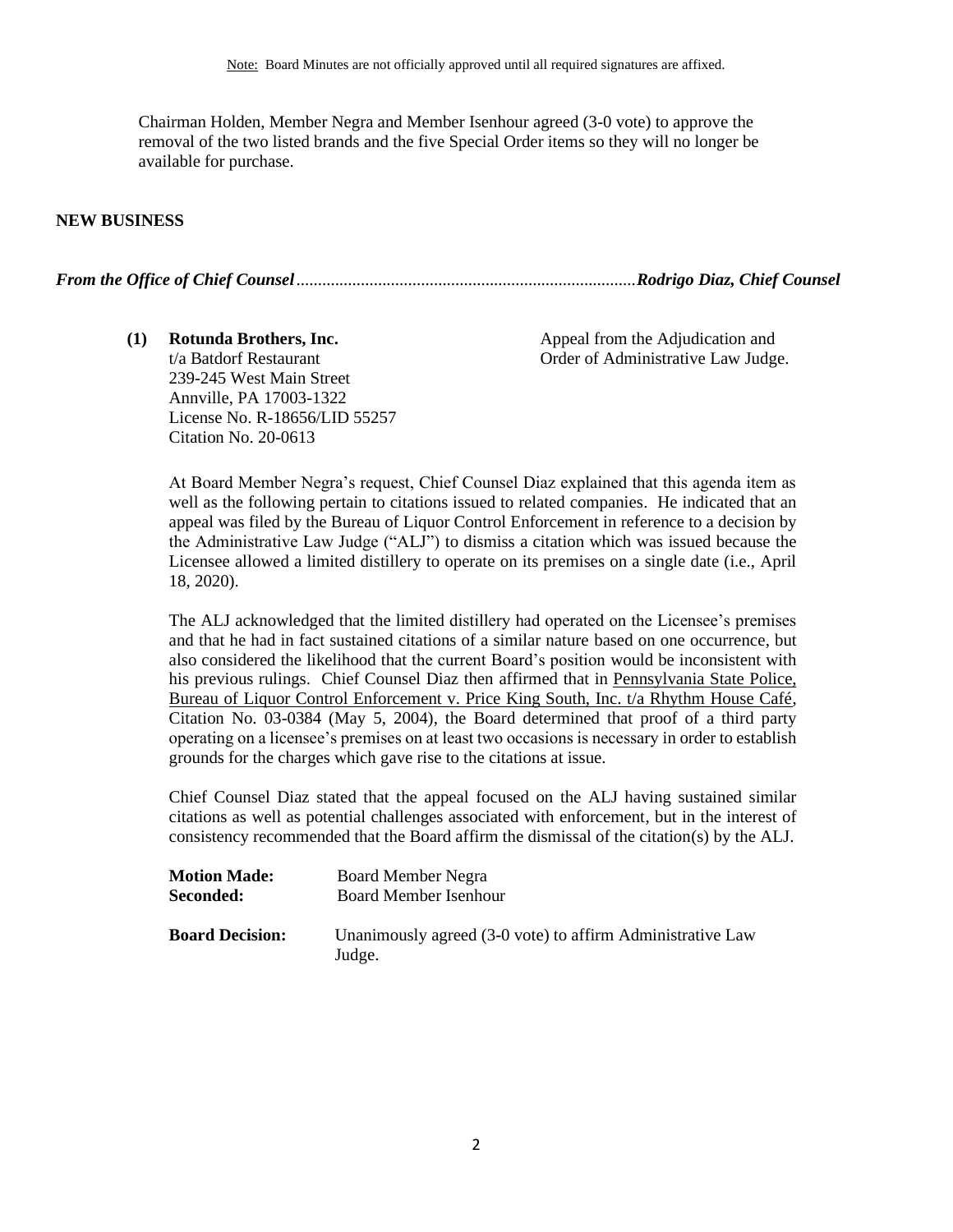| (2) | Rotunda Enterprises, Inc.<br>t/a Rotunda Brew Pub<br>814 East Chocolate Avenue<br>Hershey, PA 17033-1213 |                              | Appeal from the Adjudication and                           |  |
|-----|----------------------------------------------------------------------------------------------------------|------------------------------|------------------------------------------------------------|--|
|     |                                                                                                          |                              | Order of Administrative Law Judge.                         |  |
|     |                                                                                                          |                              |                                                            |  |
|     |                                                                                                          |                              |                                                            |  |
|     | License No. R-8201/LID 82700                                                                             |                              |                                                            |  |
|     | Citation No. 20-0615                                                                                     |                              |                                                            |  |
|     |                                                                                                          |                              |                                                            |  |
|     | <b>Motion Made:</b>                                                                                      | <b>Board Member Negra</b>    |                                                            |  |
|     | Seconded:                                                                                                | <b>Board Member Isenhour</b> |                                                            |  |
|     | <b>Board Decision:</b>                                                                                   |                              | Unanimously agreed (3-0 vote) to affirm Administrative Law |  |
|     |                                                                                                          | Judge.                       |                                                            |  |
|     |                                                                                                          |                              |                                                            |  |

*From the Bureau of Licensing* ...........................................................*Tisha Albert, Director of Regulatory Affairs Barbara Peifer, Director, Bureau of Licensing*

<span id="page-2-0"></span>

| (1) | Act3. LLC                         | Request to Sell Other Items on the |
|-----|-----------------------------------|------------------------------------|
|     | R-314 (LID No. 65084)             | Licensed Premises - Restaurant     |
|     | 253 South $20th$ Street           |                                    |
|     | Philadelphia, Philadelphia County |                                    |
|     |                                   |                                    |

| <b>Motion Made:</b> | Board Member Negra           |
|---------------------|------------------------------|
| <b>Seconded:</b>    | <b>Board Member Isenhour</b> |

**Board Decision:** Unanimously agreed (3-0 vote) to approve request to sell other items on the licensed premises.

**(2) Mediterra Café, Inc. t/a Mediterra Café** R-6708 (LID No. 108870) 428-430 Beaver Street Sewickley, Allegheny County "Intermunicipal" Double Transfer & Request to Sell Other Items on the Licensed Premises - Restaurant

| <b>Motion Made:</b> | <b>Board Member Negra</b>    |
|---------------------|------------------------------|
| Seconded:           | <b>Board Member Isenhour</b> |

- **Board Decision:** Unanimously agreed (3-0 vote) to approve transfer and request to sell other items on the licensed premises.
- **(3) 275 Banhan, Inc.** R-8061 (LID No. 50671) Case No. 2020-50671 275-277 South 60<sup>th</sup> Street Philadelphia, Philadelphia County Renewal – District 10

| <b>Motion Made:</b>    | <b>Board Member Negra</b>                         |
|------------------------|---------------------------------------------------|
| Seconded:              | <b>Board Member Isenhour</b>                      |
| <b>Board Decision:</b> | Unanimously agreed (3-0 vote) to approve renewal. |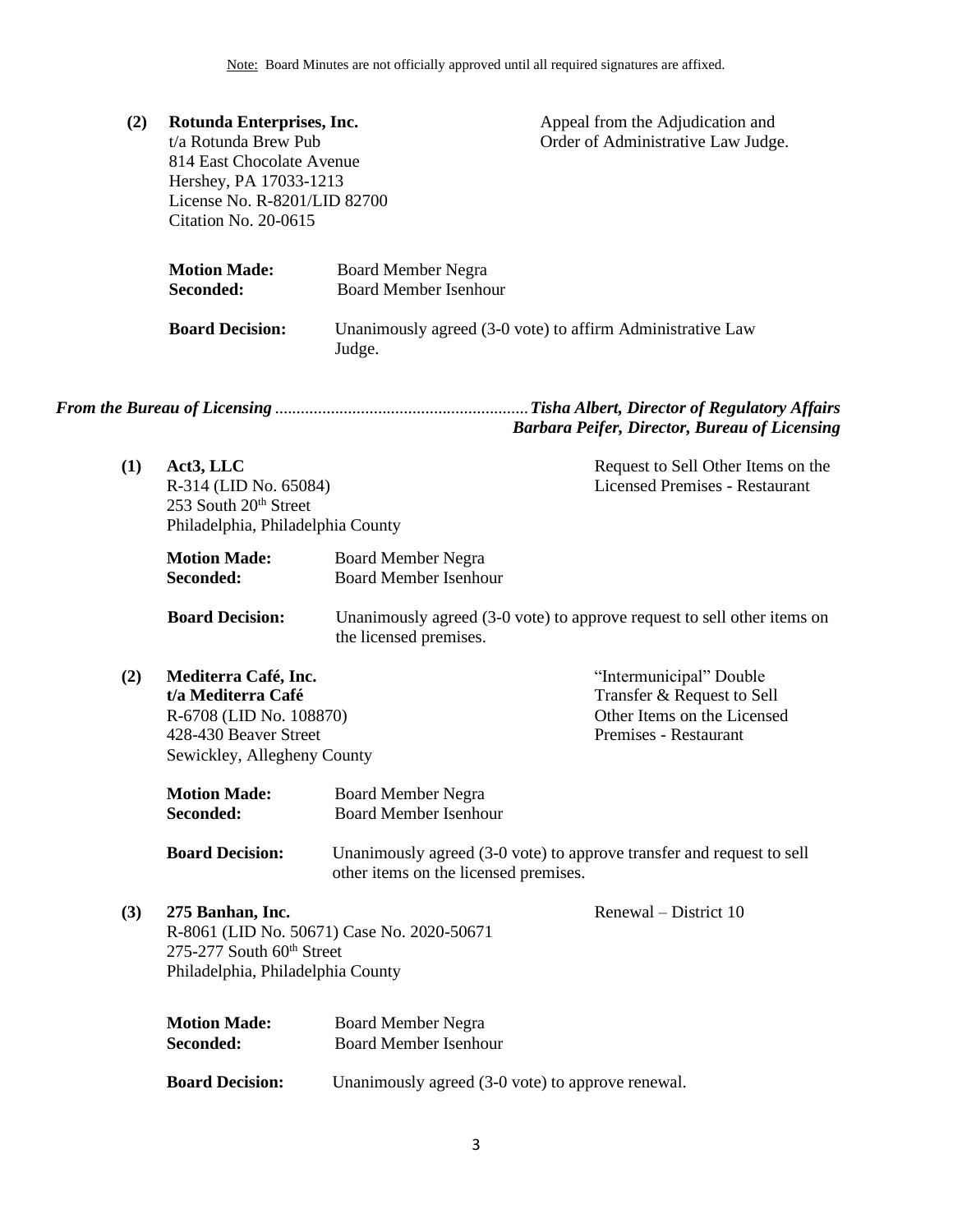| (4) | <b>Boomerang Bar, Inc.</b><br>1928 Monongahela Avenue                                                                                | R-6724 (LID No. 26983) Case No. 2021-26983                                                | <b>Conditional Licensing Agreement</b><br>Renewal – District 5                                  |
|-----|--------------------------------------------------------------------------------------------------------------------------------------|-------------------------------------------------------------------------------------------|-------------------------------------------------------------------------------------------------|
|     | Swissvale<br>Pittsburgh, Allegheny County                                                                                            |                                                                                           | $HOLD - 2/9/22$ SESSION                                                                         |
|     | <b>Motion Made:</b><br>Seconded:                                                                                                     | <b>Board Member Negra</b><br><b>Board Member Isenhour</b>                                 |                                                                                                 |
|     | <b>Board Decision:</b>                                                                                                               | Unanimously agreed (3-0 vote) to approve renewal with conditional<br>licensing agreement. |                                                                                                 |
| (5) | C. Michael Taylor, Inc.<br>t/a Mickey T's<br>1110 Lincoln Highway<br>North Versailles Township<br>North Versailles, Allegheny County | H-4746 (LID No. 58409) Case No. 2021-58409                                                | Renewal – District 5                                                                            |
|     | <b>Motion Made:</b><br>Seconded:                                                                                                     | <b>Board Member Negra</b><br><b>Board Member Isenhour</b>                                 |                                                                                                 |
|     | <b>Board Decision:</b>                                                                                                               | Hold for amended conditional licensing agreement (3-0 vote).                              |                                                                                                 |
| (6) | <b>Joseph Danzuso</b><br>t/a Mount Troy Inn<br>2021 Mount Troy Road<br>Reserve Township<br>Pittsburgh, Allegheny County              | R-4318 (LID No. 68923) Case No. 2021-68923                                                | <b>Conditional Licensing Agreement</b><br>Renewal – District 5<br>$HOLD - 1/26/22$ SESSION      |
|     | <b>Motion Made:</b><br>Seconded:                                                                                                     | <b>Board Member Negra</b><br><b>Board Member Isenhour</b>                                 |                                                                                                 |
|     | <b>Board Decision:</b>                                                                                                               | Unanimously agreed (3-0 vote) to approve renewal with conditional<br>licensing agreement. |                                                                                                 |
| (7) | Farnan, Inc.<br>t/a The Village Inn<br>823 Miller Avenue<br>Clairton, Allegheny County                                               | R-8767 (LID No. 54147) Case No. 2021-54147                                                | <b>Conditional Licensing Agreement</b><br>Renewal – District 5<br><b>HOLD - 1/26/22 SESSION</b> |
|     | <b>Motion Made:</b><br>Seconded:                                                                                                     | <b>Board Member Negra</b><br><b>Board Member Isenhour</b>                                 |                                                                                                 |
|     | <b>Board Decision:</b>                                                                                                               | Unanimously agreed (3-0 vote) to approve renewal with conditional<br>licensing agreement. |                                                                                                 |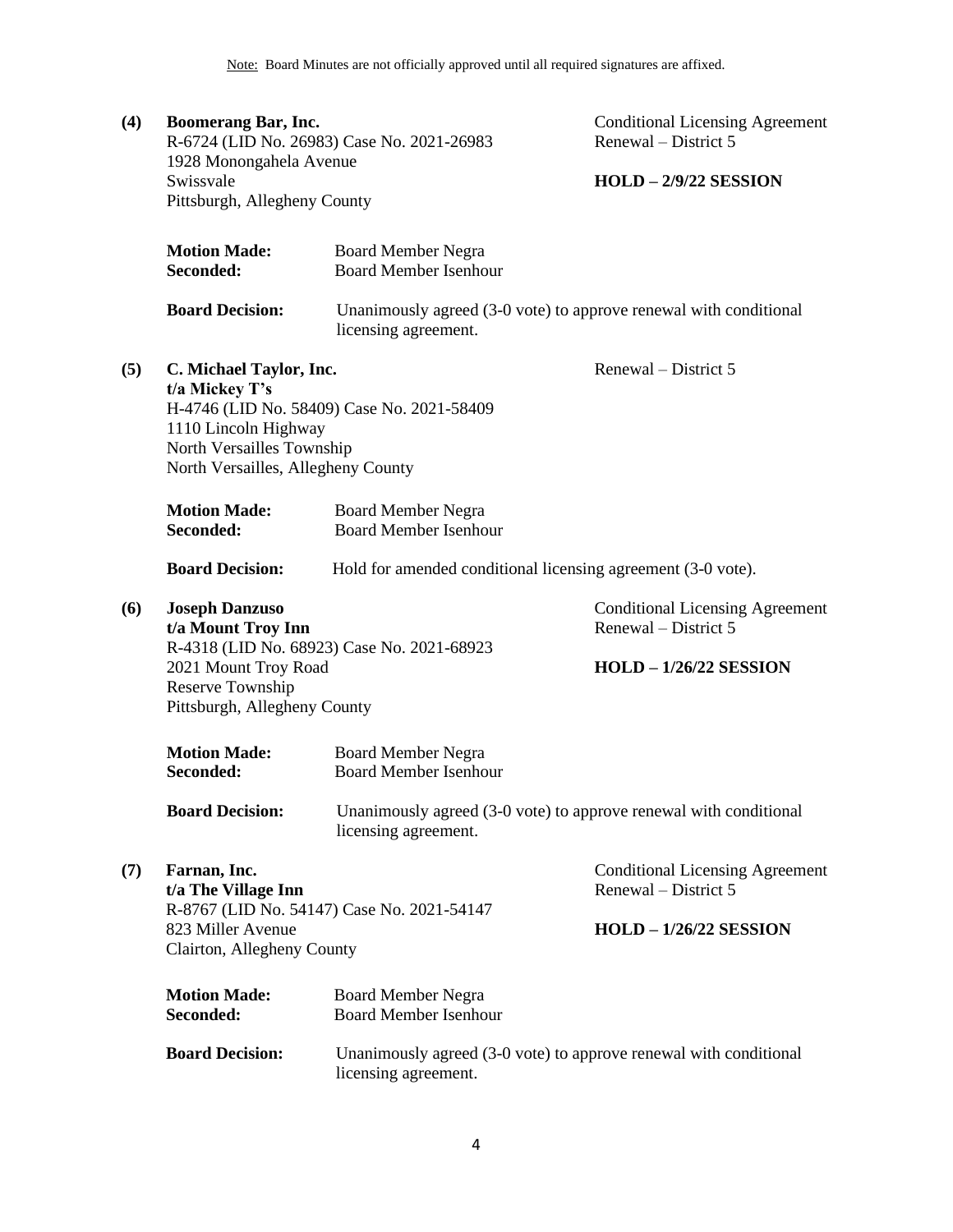Renewal – District 7

# **(8) Victor A. Gregori, Jr. t/a Force Hotel** H-2490 (LID No. 35136) Case No. 2021-35136 Bennetts Valley Highway, P. O. Box 154 Jay Township Force, Elk County

Board Member Negra initially made a motion to approve the renewal, and Board Member Isenhour indicated that she would not second his motion. Board Member Isenhour subsequently made a motion to hold this agenda item for a conditional licensing agreement.

| <b>Motion Made:</b>    | Board Member Isenhour                                     |
|------------------------|-----------------------------------------------------------|
| Seconded:              | Chairman Holden                                           |
| <b>Board Decision:</b> | Agreed (2-1 yote) to hold for conditional licensing agree |

**Board Decision:** Agreed (2-1 vote) to hold for conditional licensing agreement.

## Renewal – District 5

**(9) Hanigan Murphy, Inc. t/a The Grove** R-8848 (LID No. 49324) Case No. 2021-49324 395 Jacks Run Road Ross Township Pittsburgh, Allegheny County

| <b>Motion Made:</b> | <b>Board Member Negra</b>    |
|---------------------|------------------------------|
| Seconded:           | <b>Board Member Isenhour</b> |

**Board Decision:** Unanimously agreed (3-0 vote) to approve renewal.

# **(10) Himalaya Bar and Grill, LLC** R-17528 (LID No. 80771) Case No. 2021-80771 2218 East Lake Road Lawrence Park Township Erie, Erie County

Renewal – District 7

| <b>Motion Made:</b>    | Board Member Negra                                           |  |
|------------------------|--------------------------------------------------------------|--|
| Seconded:              | Board Member Isenhour                                        |  |
| <b>Board Decision:</b> | Hold for amended conditional licensing agreement (3-0 vote). |  |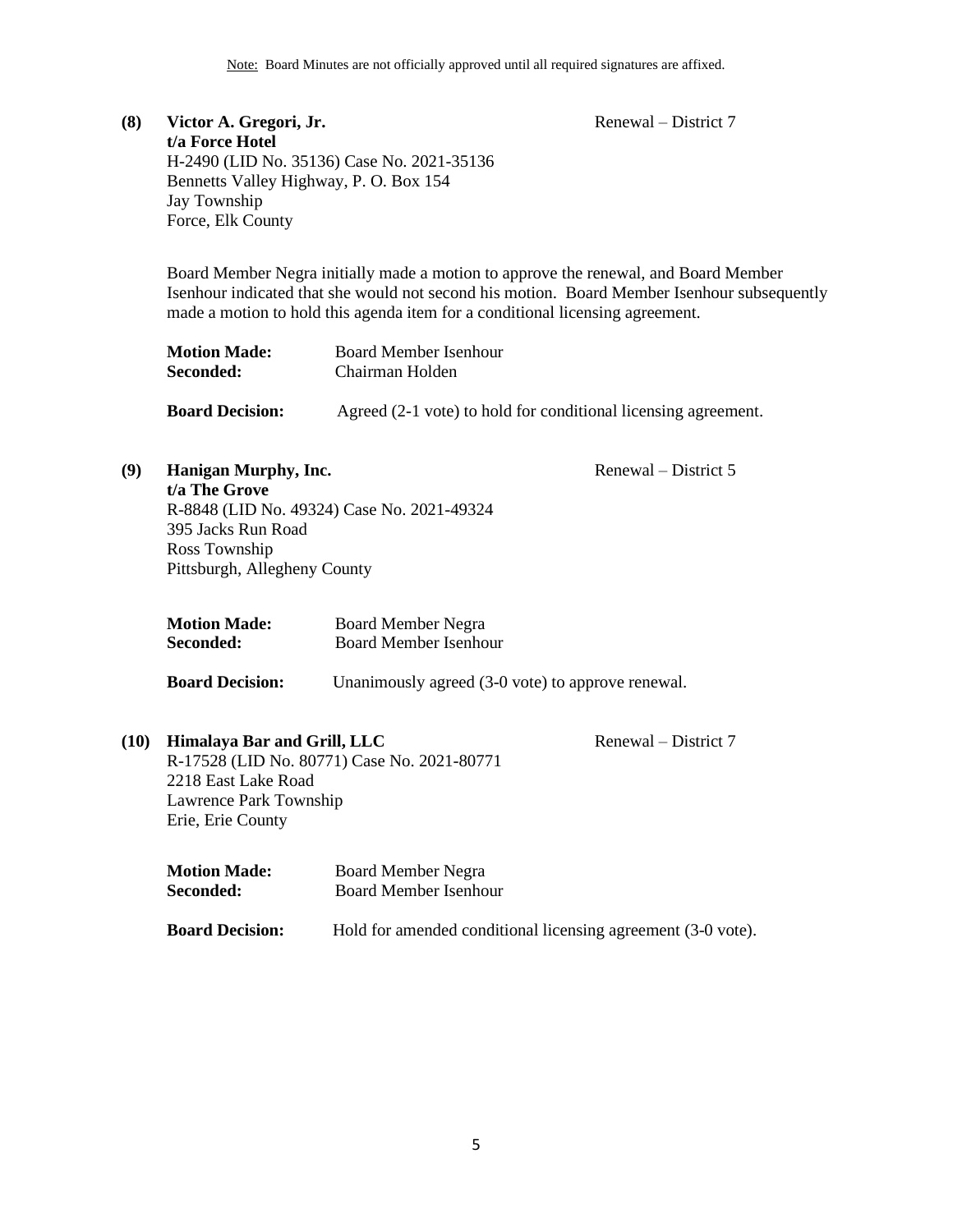Renewal – District 7

**(11) Johnsonburg Legion Airport & Club**

|      | C-4340 (LID No. 1993) Case No. 2021-1993<br>411 Market Street<br>Johnsonburg, Elk County                                                                                                                                                                            |                                                                                           |                                                                                                  |  |
|------|---------------------------------------------------------------------------------------------------------------------------------------------------------------------------------------------------------------------------------------------------------------------|-------------------------------------------------------------------------------------------|--------------------------------------------------------------------------------------------------|--|
|      | Board Member Negra initially made a motion to approve the renewal, and Board Member<br>Isenhour indicated that she would not second his motion. Board Member Isenhour subsequently<br>made a motion to hold this agenda item for a conditional licensing agreement. |                                                                                           |                                                                                                  |  |
|      | <b>Motion Made:</b><br>Seconded:                                                                                                                                                                                                                                    | <b>Board Member Isenhour</b><br>Chairman Holden                                           |                                                                                                  |  |
|      | <b>Board Decision:</b>                                                                                                                                                                                                                                              | Agreed (2-1 vote) to hold for conditional licensing agreement.                            |                                                                                                  |  |
| (12) | <b>Kunes Castle Corporation</b><br>t/a Benezette Hotel<br>95 Winslow Hill Road, P. O. Box 1<br><b>Benezette Township</b><br>Benezette, Elk County                                                                                                                   | H-1938 (LID No. 56644) Case No. 2021-56644                                                | Renewal – District 7                                                                             |  |
|      | <b>Motion Made:</b><br>Seconded:                                                                                                                                                                                                                                    | <b>Board Member Negra</b><br><b>Board Member Isenhour</b>                                 |                                                                                                  |  |
|      | <b>Board Decision:</b>                                                                                                                                                                                                                                              | Unanimously agreed (3-0 vote) to approve renewal.                                         |                                                                                                  |  |
| (13) | Kung Fu Necktie, LLC<br>t/a Kung Fu Necktie<br>1248-50 North Front Street<br>Philadelphia, Philadelphia County                                                                                                                                                      | R-14347 (LID No. 59089) Case No. 2018-59089                                               | <b>Conditional Licensing Agreement</b><br>Renewal – District 10<br><b>HOLD - 1/12/22 SESSION</b> |  |
|      | <b>Motion Made:</b><br>Seconded:                                                                                                                                                                                                                                    | <b>Board Member Negra</b><br><b>Board Member Isenhour</b>                                 |                                                                                                  |  |
|      | <b>Board Decision:</b>                                                                                                                                                                                                                                              | Unanimously agreed (3-0 vote) to approve renewal with conditional<br>licensing agreement. |                                                                                                  |  |
| (14) | <b>James Donald Lacey</b><br><b>Mary Ruth Lacey (Deceased)</b><br>t/a Lacey's Bar & Grill<br>R-961 (LID No. 9710) Case No. 2020-9710<br>438-444 East Main Street<br>Nanticoke, Luzerne County                                                                       |                                                                                           | Renewal – District 8                                                                             |  |

| Seconded:              | <b>Board Member Isenhour</b>                         |
|------------------------|------------------------------------------------------|
| <b>Board Decision:</b> | Hold for conditional licensing agreement (3-0 vote). |

**Motion Made:** Board Member Negra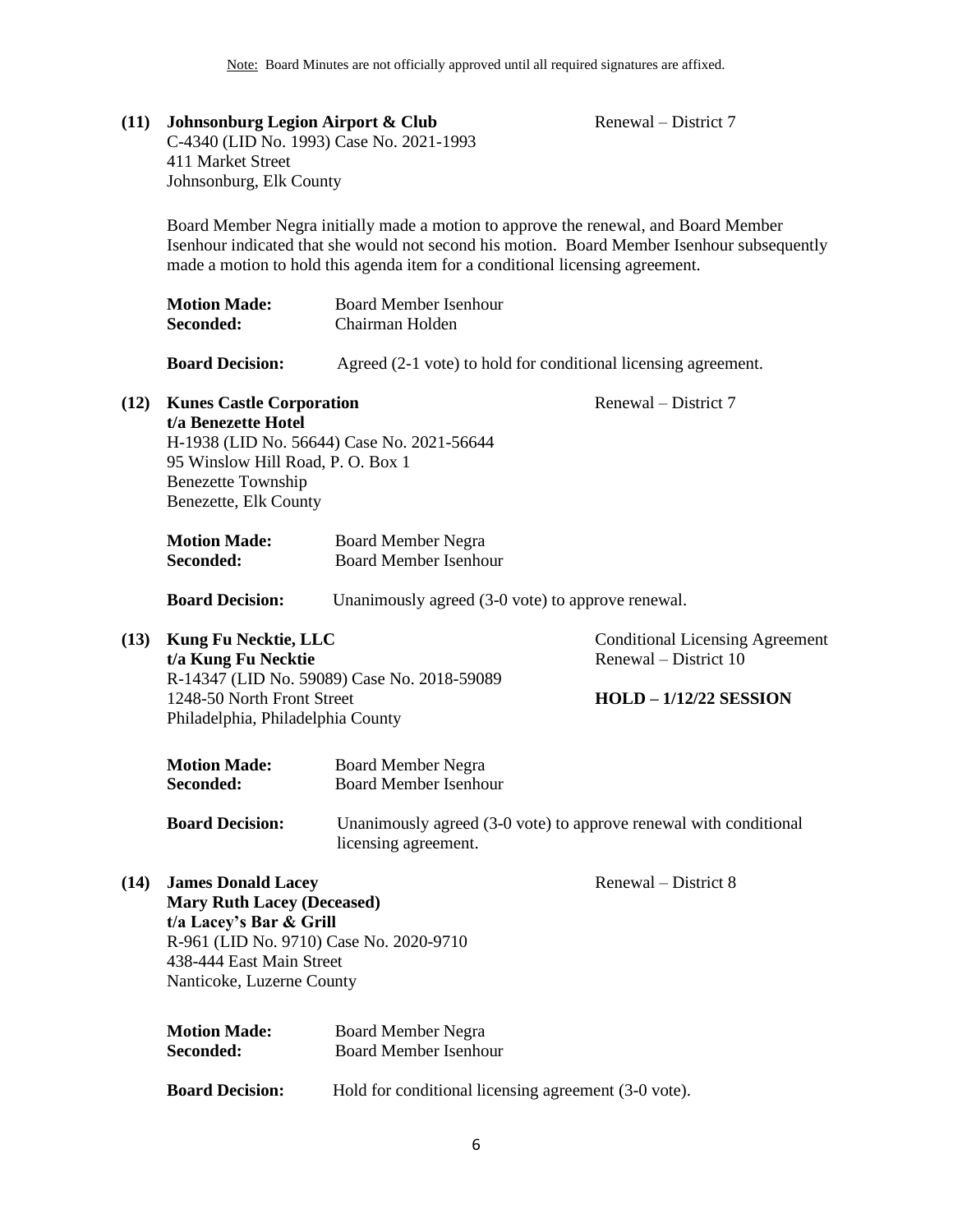Note: Board Minutes are not officially approved until all required signatures are affixed.

|                        |                                  | <b>Conditional Licensing Agreement</b>                                                                                                                                                 |
|------------------------|----------------------------------|----------------------------------------------------------------------------------------------------------------------------------------------------------------------------------------|
|                        |                                  | Renewal – District 5                                                                                                                                                                   |
| 2714 Walnut Street     |                                  |                                                                                                                                                                                        |
|                        |                                  | $HOLD - 1/26/22$ SESSION                                                                                                                                                               |
|                        |                                  |                                                                                                                                                                                        |
|                        |                                  |                                                                                                                                                                                        |
|                        |                                  |                                                                                                                                                                                        |
| <b>Board Decision:</b> |                                  | Unanimously agreed (3-0 vote) to approve renewal with conditional                                                                                                                      |
|                        | <b>Motion Made:</b><br>Seconded: | <b>Puzzlers Restaurant and Lounge, LLC</b><br>R-14511 (LID No. 72007) Case No. 2021-72007<br>McKeesport, Allegheny County<br><b>Board Member Negra</b><br><b>Board Member Isenhour</b> |

<span id="page-6-0"></span>*From the Bureau of Human Resources*........................................... *Jason Lutcavage, Director of Administration Jennifer Haas, Director, Bureau of Human Resources*

licensing agreement.

Personnel Actions

There were 21 personnel actions presented for consideration.

- **(1) Mary Barrett - Removal**
- **(2) Karen Bull – Demotion**
- **(3) Anthony Cartwright – Affirm Removal**
- **(4) Olivia Gilbow – Affirm Removal**
- **(5) Shanique Graves – Removal**
- **(6) Joziah Green – Affirm Removal**
- **(7) Melonie Hannon – Affirm Removal**
- **(8) Stephanie Horn – Removal**
- **(9) Erik Irvin-Williams - Removal**
- **(10) Mark Jackson – Removal**
- **(11) Jennifer Kelley –Removal**
- **(12) James Kiley – Affirm Removal**
- **(13) Sayteea King – Removal**
- **(14) Bisrat Meashio – Affirm Removal**
- **(15) Thomas Miller – Affirm Removal**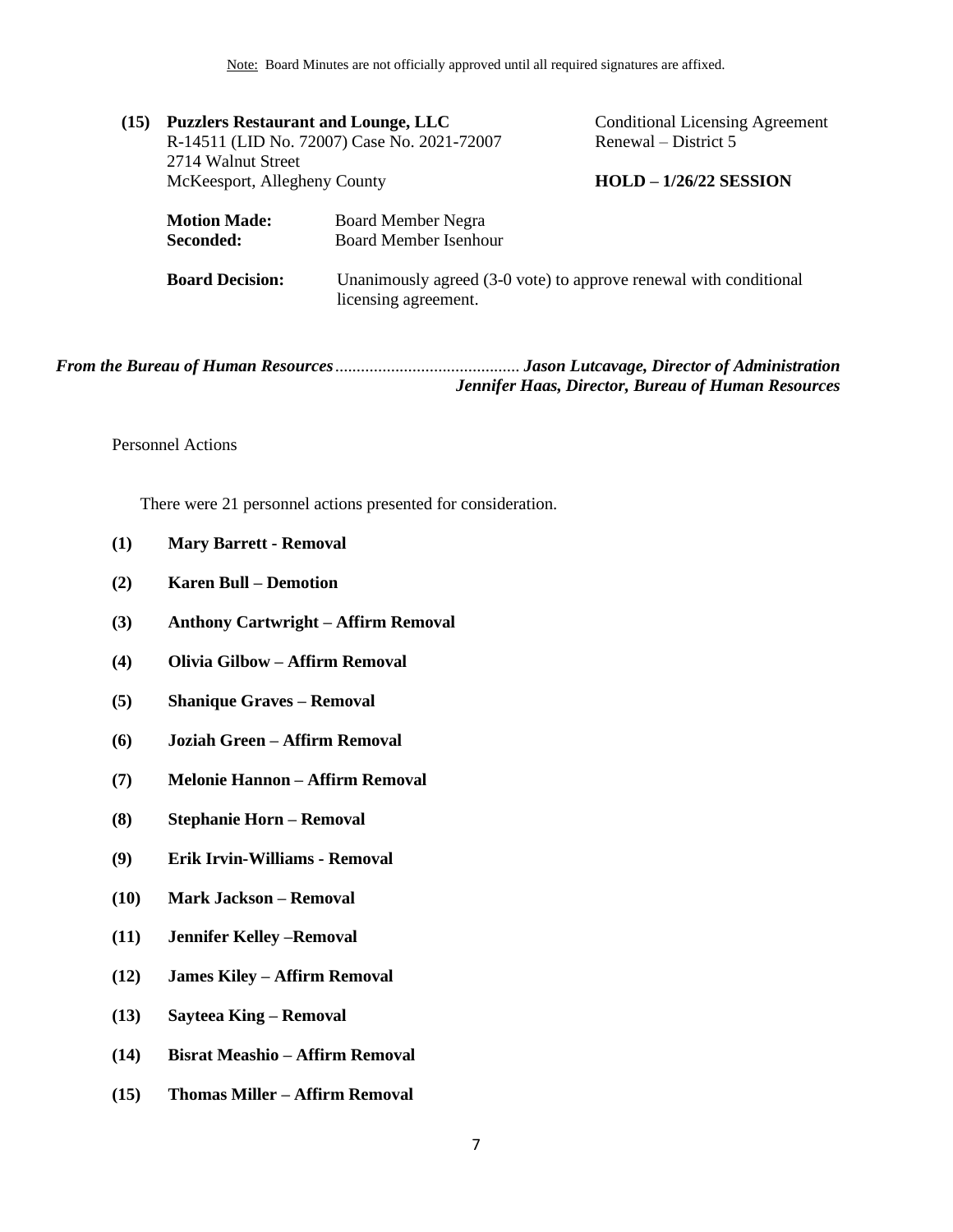- **(16) Chanisha Nelson– Demotion**
- **(17) Kimberly Schaffer – Affirm Removal**
- **(18) Russell Stout – Removal**
- **(19) Lisandra Valdez – Affirm Removal**
- **(20) India Welles – Affirm Removal**
- **(21) John Wodarcyk – Affirm Removal**

| <b>Motion Made:</b>    | Board Member Negra                                              |
|------------------------|-----------------------------------------------------------------|
| Seconded:              | Board Member Isenhour                                           |
| <b>Board Decision:</b> | Unanimously agreed (3-0 vote) to approve all personnel actions. |

<span id="page-7-0"></span>*From the Bureau of Accounting & Purchasing* .............................................*Michael Demko*, *Executive Director Koppolu Ravindraraj, Director, Bureau of Accounting & Purchasing Mike Freeman, Director, Bureau of Financial Management & Analysis* 

Procurement Actions:

**(1) Warehousing and Transportation Services for Western Pennsylvania –** This amendment to contract modifies delivery points adding 37 new locations and one distribution center.

Procured via Amendment 1 to Contract 20191104 – VENDOR: **FedEx Supply Chain Inc. –** TERM: Through contract expiration date of 2/11/2033 - **\$73,400,000.00 estimated cost.**

**(2) Application Manager/AppWorx Maintenance Renewal –** AppWorx is our scheduling software used to run jobs and chains in the IBMS system. The IBMS system is the agencies main computer system that runs the day-to-day operations of the agency. Without AppWorx we would have to run all the jobs and chains manually.

Procured via DGS Contract #4400018548 – VENDOR: **CDW-G –** TERM: One year for period 5/13/2022 through 5/12/2024 - **\$218,683.69 estimated cost** which represents a 12% increase over last year's cost of \$195,123.79.

**(3) Email Service Renewal –** Provide Listrak software service to send millions of emails to customers and licensees. Software is to be implemented on the new E-Commerce platform to redesign email acquisition modal including advanced email segmentation as well as the following new services: shopping cart abandonment emails; product recommendations in emails; and, Listrak exchange to integrate Listrak sign-up with social platforms and product inventory alerts.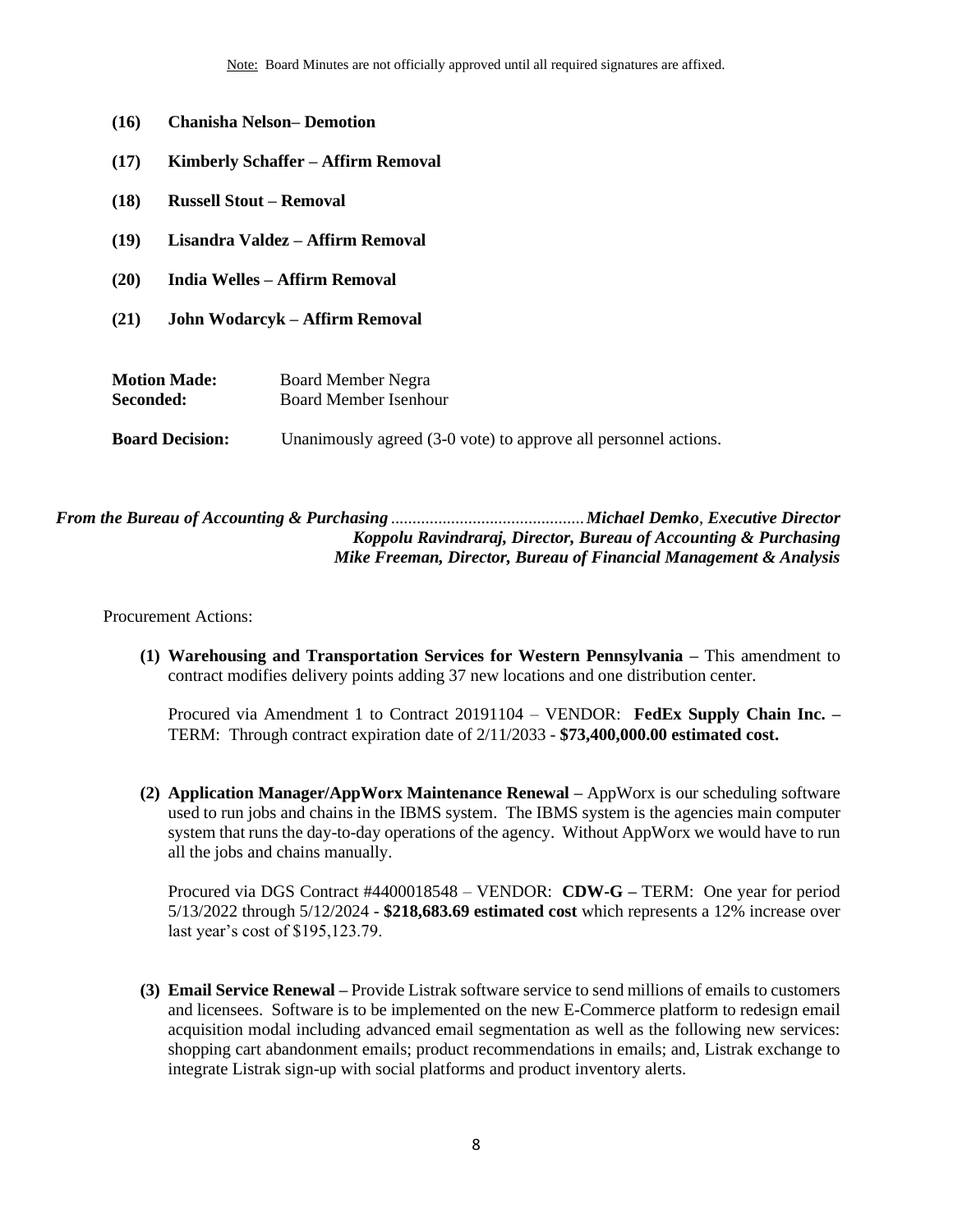Procured via DGS Contract #4400018548 – VENDOR: **CDW-G –** TERM: Three years for period 4/4/22 through 4/3/2025 - **\$384,356.13 estimated cost** which represents an 8% increase over last contract's cost of \$356,020.74.

**(4) Load and Performance Testing Tool Renewal –** Provide ZAPTEST Expert software used to develop functional load and performance testing scripts for use on the new E-Commerce website. The tool will be used to develop the same for the Agency's other systems. Information Technology departments are moving in the direction of continuous integration and continuous development (CI/CD). Once the test scripts are created they can be set up to automatically run as part of this CI/CD process on any system. This helps ensure the systems can handle expected load and any issues that may be caused by enhancements can be detected as early as possible in the development lifecycle.

Procured via DGS Contract #4400018548 – VENDOR: **CDW-G** – TERM: One year for period 3/24/2022 through 3/23/2023 **- \$161,015.06 estimated cost** which represents a 5% increase over last year's cost of \$153,347.68.

| <b>Motion Made:</b>    | <b>Board Member Negra</b>                                         |
|------------------------|-------------------------------------------------------------------|
| Seconded:              | Board Member Isenhour                                             |
| <b>Board Decision:</b> | Unanimously agreed (3-0 vote) to approve all procurement actions. |

Inter-Agency Charges:

- **(1) Department of General Services (DGS) Property Costs (JOB 7)** Billing of \$115,307.28 for the third quarter of FY 2021-22 for Commonwealth property costs. This is for the property costs for the Northwest Office Building (NWOB), which includes direct costs paid by DGS (electricity charges), as well as prorated expenses for Capital Police services and City of Harrisburg Fire Protection. This year's charges for Q1-Q3 are \$345,921.85 for a decrease of \$10,505 (-2.9%) decrease from last year's Q1-Q3 billings.
- **(2) Civil Service Commission (SCSC) Services (Job 46) –** Billing of \$174,314.686 for SCSC services for January – June 2022. The billing was based on the PLCB's average salary and wage position headcount (5,943) for the six-month period of May/2021 through October/2021. The PLCB's billing is \$22,497 (+14.8%) higher than last year semi-annual billing of \$151,818. The SCSC billings for FY 2021-22 total to \$292,942 or an increase of \$18,058 (+6.6%) over last year.
- **(3) Office of Administration – IT Shared Services –** Billing of \$1,386,350 for the FY 2021-22 Q3 billing for OA's IT Enterprise Technology Essential Services. This billing is for enterprise-wide infrastructure, network, security, enterprise data center (EDC) and service desk costs. The LCB's charge represents 2.1% of the total \$66.2M OA- IT Shared Services billing. The FY 2021-22 billings for Q1-Q3 total \$2.95 million and are \$1.53 million (107%) more than last year.

The Bureau of Financial Management and Analysis has reviewed these charges and determined that they are reasonable based on billing methodology and previous experience**.**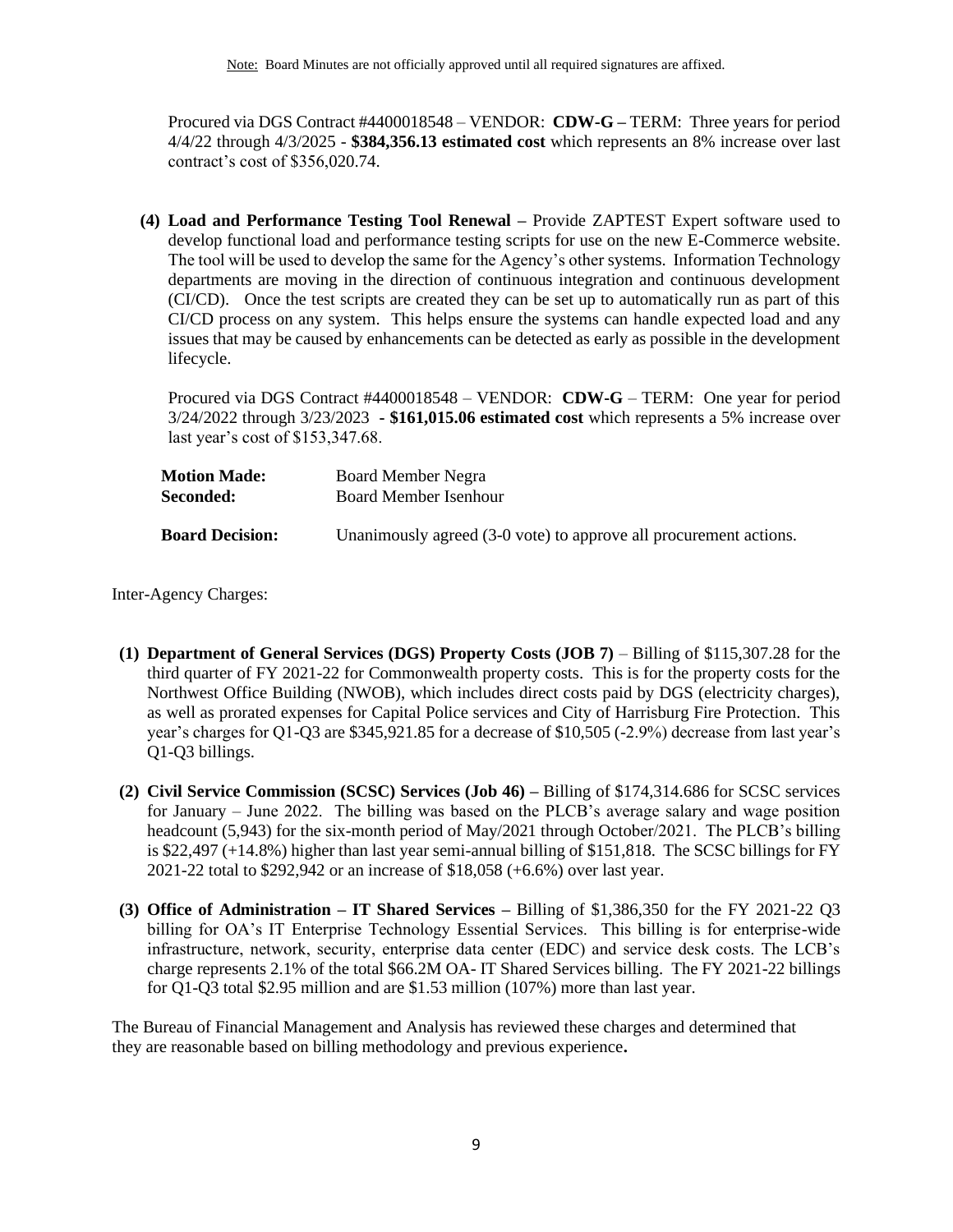## **Motion Made:** Board Member Negra

Board Member Negra made a motion to accept the recommendations from the Bureau of Financial Management and Analysis with regard to item no. 1 (DGS Property Costs) and item no. 2 (SCSC Services) and stated that he wished to hold item no. 3 (Office of Administration – IT Shared Services) for the third successive meeting while awaiting additional information.

| <b>Seconded:</b>       | Board Member Isenhour                                                                                                                                                                                                            |
|------------------------|----------------------------------------------------------------------------------------------------------------------------------------------------------------------------------------------------------------------------------|
| <b>Board Decision:</b> | Unanimously agreed (3-0 vote) to accept item no. 1 (DGS Property Costs)<br>and item no. 2 (SCSC Services) and to hold item no. 3 (Office of<br>Administration – IT Shared Services) until additional information is<br>provided. |

<span id="page-9-0"></span>*From the Office of Retail Operations*..............................................................*Michael Demko, Executive Director*

None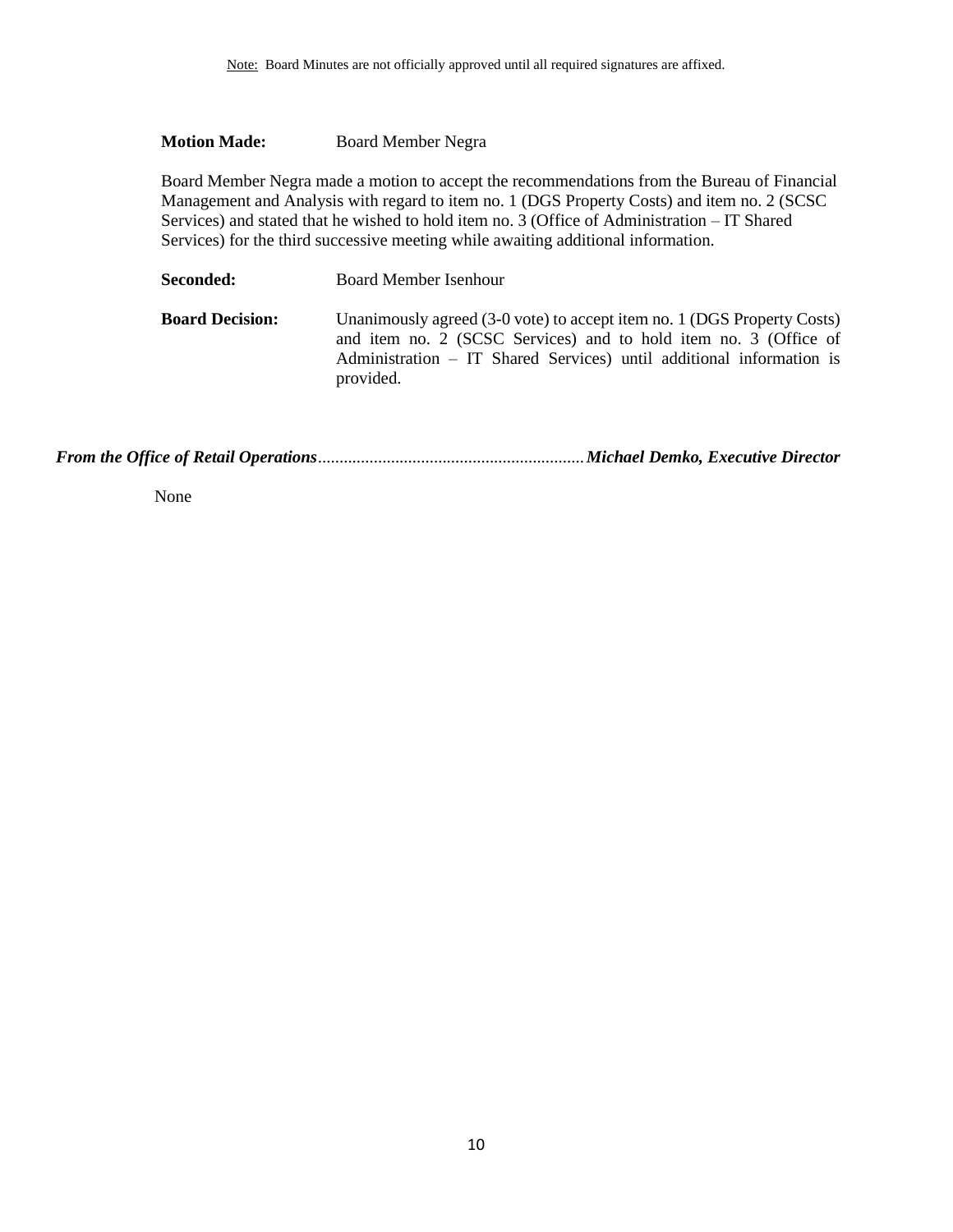### *From the Bureau of Product Selection* .............................................*Tom Bowman, Director of Product Selection*

| <b>VENDOR – ITEM NAME</b> | <b>BOARD ACTION REOUESTED</b>    |
|---------------------------|----------------------------------|
| Various                   | 1. Regular New Items Accepted    |
| Various                   | 2. Regular PA New Items Accepted |
| Various                   | 3. Regular Recommended Delist    |
|                           |                                  |

#### **1. Regular New Items Accepted**

| <b>BRAND NAME AND SIZE</b>                     | <b>REASON</b> |
|------------------------------------------------|---------------|
| <b>North Wales Wines</b>                       |               |
| Black Box Deep and Dark Cabernet Sauvignon 3 L | 1, 2, 3, 5    |
| Black Box Tart and Tangy Sauvignon Blanc 3 L   | 1, 2, 3, 5    |
| Black Box Vibrant and Velvety Red Blend 3 L    | 1, 2, 3, 5    |
|                                                |               |

RECOMMENDED ACTION: We recommend the Board approve this action

#### **2. Regular PA New Items Accepted**

| <b>BRAND NAME AND SIZE</b>                                                               | <b>REASON</b> |
|------------------------------------------------------------------------------------------|---------------|
| <b>Eight Oaks Craft Distillery Cpny</b><br>Eight Oaks Farm Distillery Applejack 750 mL   | 10.16         |
| <b>Hidden Still Inc</b><br>Hidden Still David E Bourbon Bottled in Bond 100 Proof 750 mL | 10.16         |

RECOMMENDED ACTION: We recommend the Board approve this action

#### **New Items – Recommended Listings**

#### **Reason Codes**

- 
- High brand recognition
- 1. Strong marketing support<br>
2. High brand recognition<br>
3. Line/Size extension of such<br>
4. Trade up opportunity Line/Size extension of successful brand
- 4. Trade up opportunity<br>5. Growing category<br>6. Growing segment Growing category
- 
- 6. Growing segment<br>7. National rollout
- 7. National rollout<br>8. Niche item / Lin  $\rm{Niche}$ item / Limited distribution
- 9. High dollar profit potential 10. Trade out
- 
- 11. High quality for the value
- 12. Innovative product/flavor<br>13. High sales through other I
- 13. High sales through other PLCB channels (Luxury, Online, SLO)
- 14. Underrepresented category/segment 15. Hole in selection consumer/store requests
- 
- 16. PA Spirits
- 17. PA Wines
- 18. Licensee only 19. Probationary listing

#### **3. Regular Recommended Delist**

| <b>BRAND NAME AND SIZE</b>                                                             | <b>CODE</b> |
|----------------------------------------------------------------------------------------|-------------|
| <b>CBL Wine Company LLC</b><br>Fair Rum XO 700 mL                                      | 97383       |
| <b>Eight Oaks Craft Distillery Cpny</b><br>Eight Oaks Farm Distillery Applejack 375 mL | 1620        |
| Hidden Still Inc<br>Hidden Still Screw Head Shine Whiskey 750 mL                       | 1546        |
| <b>North Wales</b>                                                                     |             |
| Bear Flag Zinfandel Sonoma County 750 mL                                               | 49357       |
| Edna Valley Sauvignon Blanc Central Coast 750 mL                                       | 6074        |
| Turning Leaf Merlot 1.5 L                                                              | 4168        |
| <b>Sazerac Company</b><br>Glenfarclas Highland Single Malt Scotch 21 Year Old 750 mL   | 9529        |
| The Wine Group Inc<br>Oak Leaf Vineyards Sauvignon Blanc 750 mL                        | 750         |
|                                                                                        |             |

EFFECTIVE DATE: The transference to closeout will become effective April 8, 2022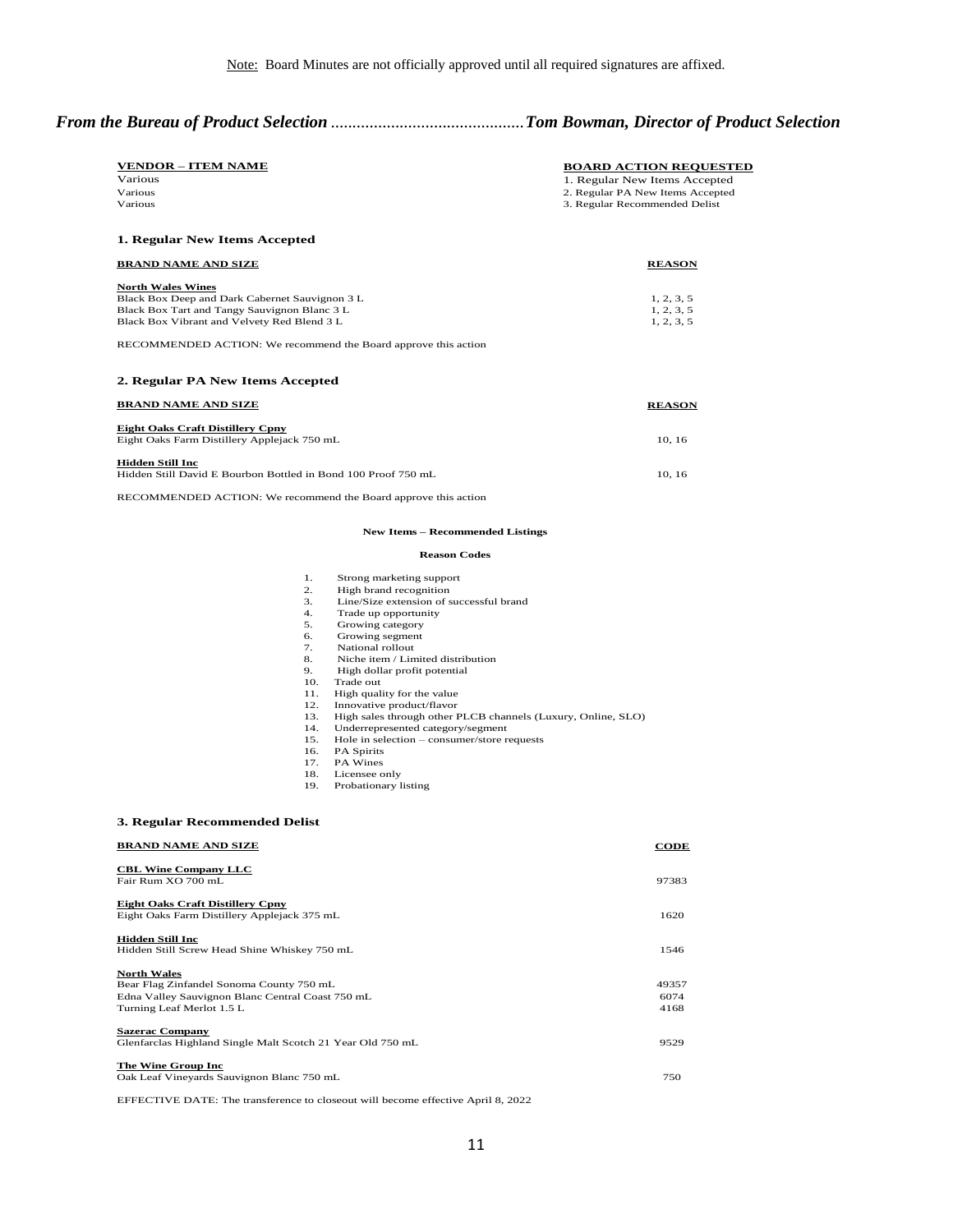**Motion Made:** Board Member Negra **Seconded:** Board Member Isenhour

**Board Decision:** Unanimously agreed (3-0 vote) to accept all Product Selection actions.

**FINANCIAL REPORT** ......................................... *Michael J. Burns, Comptroller Operations, Office of Budget*

None

# <span id="page-11-0"></span>**OTHER ISSUES**

 *Employee Retirement – 42 Years' Commonwealth Service…………………Chairman Tim Holden*

Bobbi Peifer - Office of Regulatory Affairs, Director Bureau of Licensing

Chairman Holden and Board Members Negra and Isenhour each expressed their thanks and best wishes to Ms. Peifer.

## **CITIZEN COMMENT/BUSINESS FROM THE FLOOR**

None

#### **NEXT BOARD MEETING**

**The next meeting of the PLCB will be a formal meeting on March 23, 2022 beginning at 11:00 A.M. Prior to the public meeting, there will be an Executive Session to discuss matters of personnel and to engage in non-deliberative informational discussions, some of which are regarding actions and matters which have been approved at previous public meetings.**